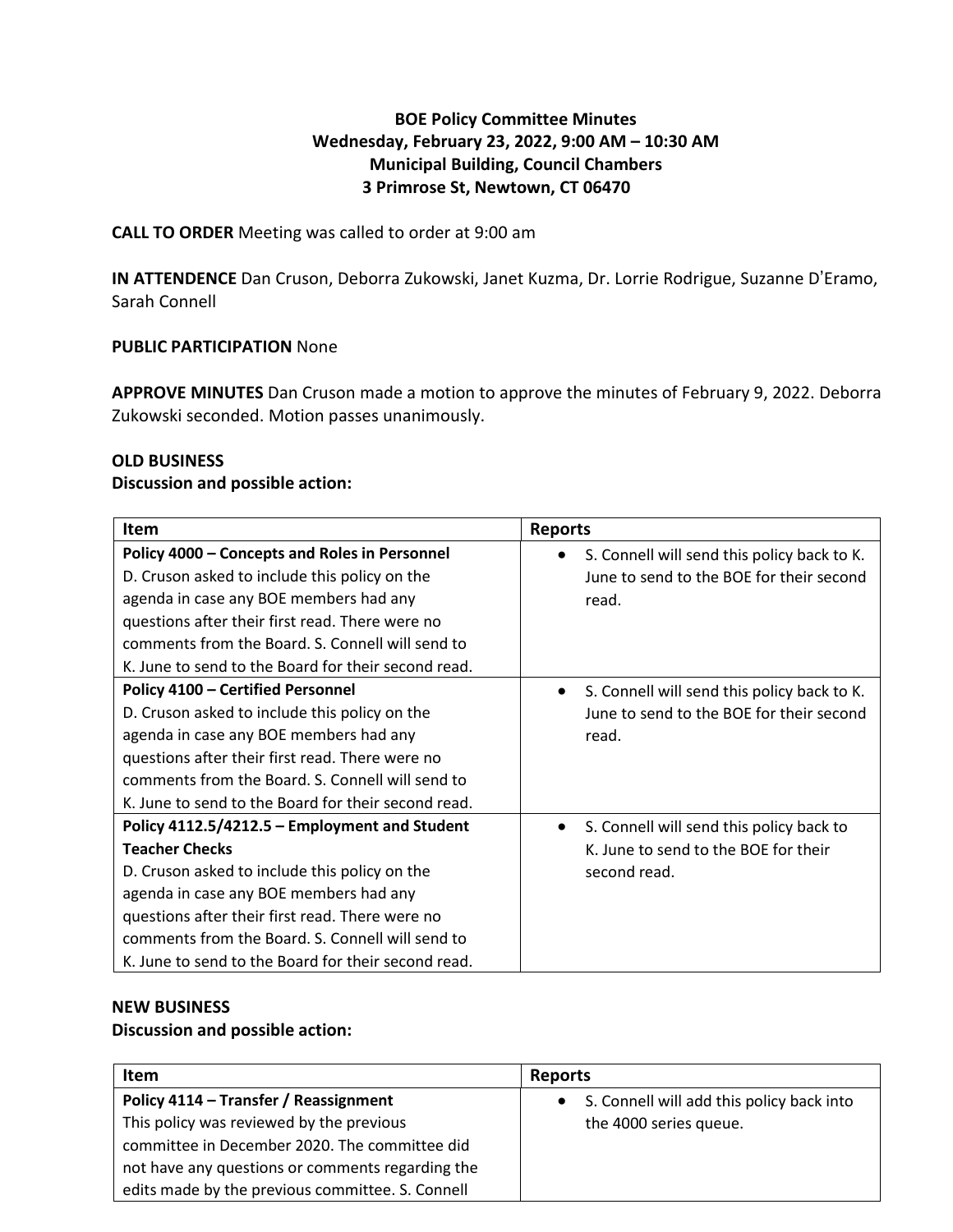| will send this policy back into the 4000 series                                                                                                                                                                                                                                                                                                                                                                                                                           |                                                                                                                                                   |
|---------------------------------------------------------------------------------------------------------------------------------------------------------------------------------------------------------------------------------------------------------------------------------------------------------------------------------------------------------------------------------------------------------------------------------------------------------------------------|---------------------------------------------------------------------------------------------------------------------------------------------------|
| queue to be approved at a future BOE meeting.                                                                                                                                                                                                                                                                                                                                                                                                                             |                                                                                                                                                   |
| <b>Policy 4115.3 - Evaluation Coaches</b><br>This policy was reviewed by the previous<br>committee in December 2020. S. D'Eramo<br>requested that S. Connell change the mention of<br>"Board" to "Superintendent" on the first page. The<br>committee agreed.<br>D. Zukowski asked for the committee to remove<br>part of the last sentence in the second to last<br>paragraph on the first page. It will now read "The<br>decision to terminate of non-renew the coach's | S. Connell will make the approved edits<br>$\bullet$<br>and add this policy into the 4000 series<br>queue.                                        |
| contract may be appealed by the coach." This edit                                                                                                                                                                                                                                                                                                                                                                                                                         |                                                                                                                                                   |
| was approved by the committee.                                                                                                                                                                                                                                                                                                                                                                                                                                            |                                                                                                                                                   |
| D. Zukowski also asked when the "10-day" period<br>starts for a coach to file an appeal.<br>L. Rodrigue said it starts from the date that it on<br>the letter. The letter is usually given to the coach<br>on the same day.                                                                                                                                                                                                                                               |                                                                                                                                                   |
| D. Zukowski requested that the form Evaluation                                                                                                                                                                                                                                                                                                                                                                                                                            |                                                                                                                                                   |
| proves and forms have "R4115.3" at the top to                                                                                                                                                                                                                                                                                                                                                                                                                             |                                                                                                                                                   |
| indicate that they are a part of the Regulation. S.                                                                                                                                                                                                                                                                                                                                                                                                                       |                                                                                                                                                   |
| Connell will make that edit.                                                                                                                                                                                                                                                                                                                                                                                                                                              |                                                                                                                                                   |
| Policy 4118.13 - Conflict of Interest<br>The policy was reviewed by the previous<br>committee in May 2021.<br>J. Kuzma asked the committee if this policy will<br>impact parents giving teachers gifts at any point<br>during the school year (i.e. Holidays, end of year,<br>etc).                                                                                                                                                                                       | S. Connell will add this policy back into<br>$\bullet$<br>the 4000 series queue.                                                                  |
| L. Rodrigue said that it does not. The previous                                                                                                                                                                                                                                                                                                                                                                                                                           |                                                                                                                                                   |
| committee also had this discussion and it was                                                                                                                                                                                                                                                                                                                                                                                                                             |                                                                                                                                                   |
| decided that the language makes it clear that it                                                                                                                                                                                                                                                                                                                                                                                                                          |                                                                                                                                                   |
| refers to suppliers, contractors and all organization                                                                                                                                                                                                                                                                                                                                                                                                                     |                                                                                                                                                   |
| or individuals seeking to do business with the                                                                                                                                                                                                                                                                                                                                                                                                                            |                                                                                                                                                   |
| school district.                                                                                                                                                                                                                                                                                                                                                                                                                                                          |                                                                                                                                                   |
| Policy 4118.211- Retaliation / Whistleblowing<br>The previous committee reviewed this policy in<br>November 2021. Shipman and Goodwin sent their<br>input for this policy.<br>S. D'Eramo made an edit to align the protected<br>classes with other Newtown Public School policies.                                                                                                                                                                                        | S. Connell will invite S. D'Eramo to this<br>$\bullet$<br>policy meeting<br>S. Connell will bring this policy back to<br>the next policy meeting. |
| D. Zukowski requested that the committee table<br>this policy until the committee can review other                                                                                                                                                                                                                                                                                                                                                                        |                                                                                                                                                   |